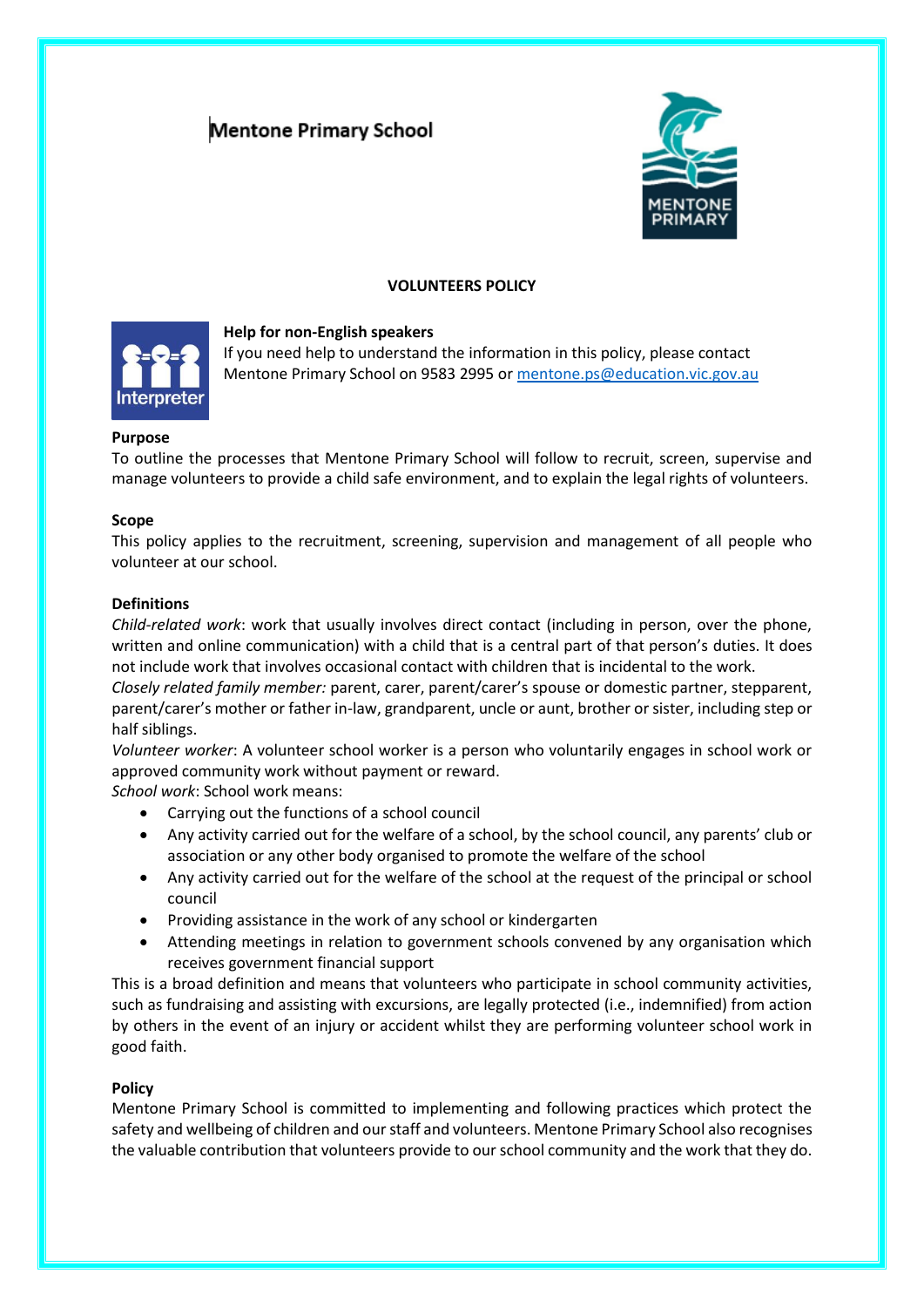The procedures set out below are designed to ensure that Mentone Primary School's volunteers are suitable to work with children and are well-placed to make a positive contribution to our school community.

## **Becoming a volunteer**

Members of our school community who would like to volunteer are encouraged to approach their classroom teacher or respond to specific requests for volunteers for activities such as classroom reading, excursions, camps, or Breakfast Club.

# Suitability checks including Working with Children Clearances

# *Working with students*

Mentone Primary School values the many volunteers that assist in our classrooms/with sports events/camps/excursions/school concerts/Breakfast Club/other events and programs. To ensure that we are meeting our legal obligations under the *Worker Screening Act* and the Child Safe Standards, Mentone Primary School is required to undertake suitability checks which in most cases will involve asking for evidence of a Working With Children (WWC) Clearance and may also involve undertaking reference, proof of identity and work history involving children checks. Where prospective volunteers are required under the law and this policy to have a WWC Clearance, the principal has the discretion to accept evidence of a WWC check application in order to commence volunteer work, provided the volunteer provides the school with evidence of the application outcome (clearance or exclusion) as soon as practicable after the applicant receives it.

Considering our legal obligations, and our commitment to ensuring that Mentone Primary School is a child safe environment, we will require volunteers to obtain a WWC Clearance and produce their valid card to School Office for verification in the following circumstances:

- Volunteers who are not parent/family members of any student at the school if they are engaged in child-related work regardless of whether they are being supervised.
- Parent/family volunteers who are assisting with any classroom or school activities involving direct contact with children in circumstances where the volunteer's child is not participating, or does not ordinarily participate in, the activity
- Parent/family volunteers who assist with excursions (including swimming), camps and similar events, regardless of whether their own child is participating or not.
- Parent/family volunteers who regularly assist in school activities, regardless of whether their own child is participating or not
- Parent/community School Council members sitting on School Council with student School Council members, regardless of whether their own child is a student.

In addition, depending on the nature of the volunteer work, our school may ask the volunteer to provide other suitability checks at its discretion (for example, references, work history involving children and/or qualifications). Proof of identity may also be required in some circumstances.

# *Non child-related work*

On some occasions, parents and other members of the school community may volunteer to do work that is not child related. For example, volunteering on the weekend for gardening, maintenance, working bees, parents and friends club coordination, school council, participating in sub-committees of school council, fete coordination, other fundraising groups that meet in the evenings during which children will not be, or would not reasonably be expected to be, present.

Volunteers for this type of work are not required to have WWC Clearances or other suitability checks as they are not engaged in child-related work and children are not generally present during these activities. However, Mentone Primary School reserves the right to undertake suitability checks, including requiring proof of identity and WWC Clearance, at its discretion if considered necessary for any particular activities or circumstances.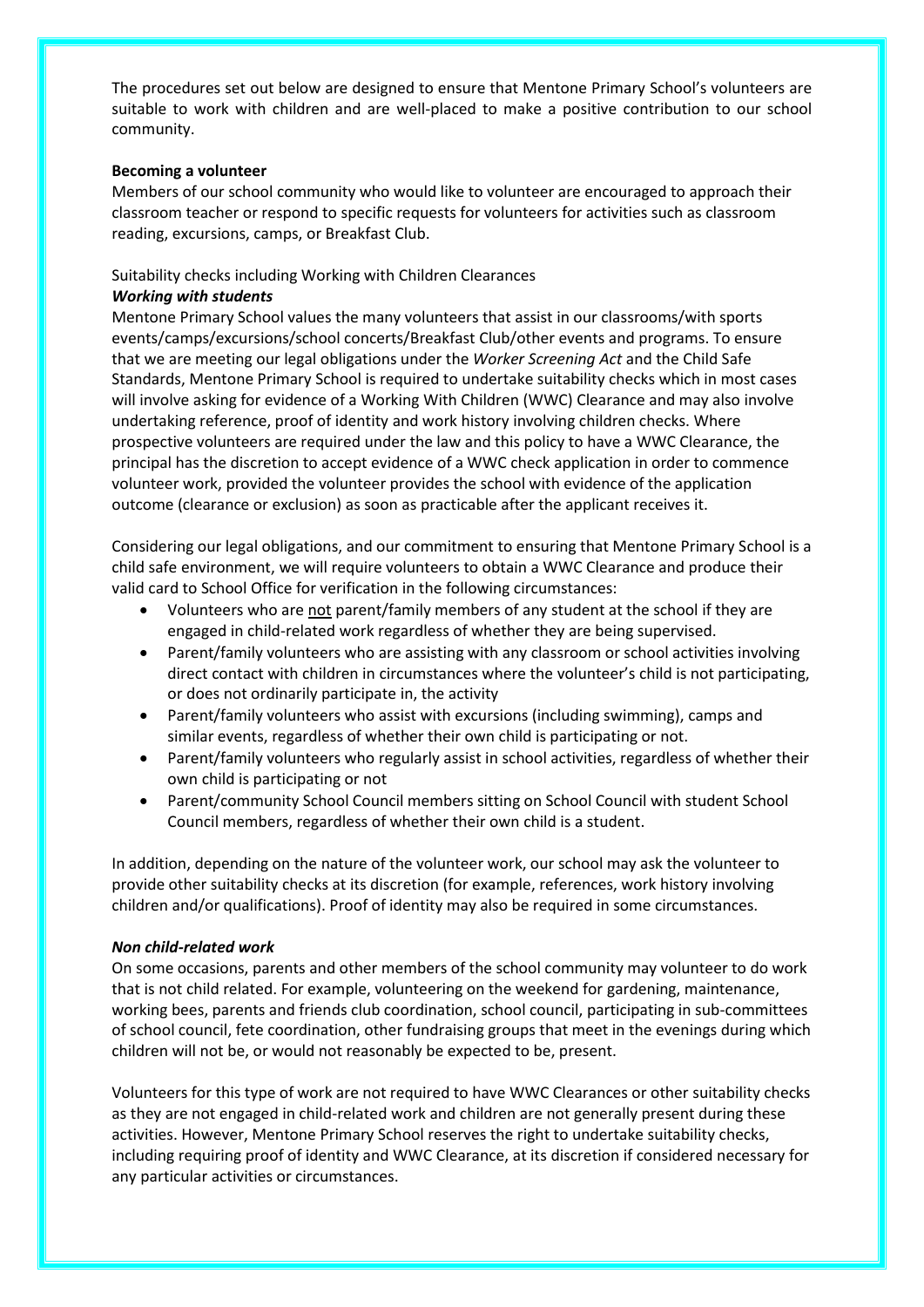School council members and volunteers on any sub-committee of School Council will be asked to provide evidence of a valid WWC Clearance. Whilst we acknowledge that these volunteers will not be engaging in child-related work as part of their role, even when there is a student sitting on the School Council, we believe that it is important that our volunteers who are involved in making important decisions about our school which will have an impact on students do have a valid WWC Clearance.

# **Management and supervision**

Volunteer workers will be expected to comply with any reasonable direction of the principal (or their nominee). This will include the requirement to follow our school's policies, including, but not limited to our Child Safety Policy, our Child Safety Code of Conduct and Statement of Values and School Philosophy. Volunteer workers will also be expected to act consistently with Department of Education and Training policies, to the extent that they apply to volunteer workers, including the Department's policies relating to Equal Opportunity and Anti-Discrimination, Sexual Harassment and Workplace Bullying.

The principal has the discretion to make a decision about the ongoing suitability of a volunteer worker and may determine at any time whether or not a person is suitable to volunteer at Mentone Primary School.

Mentone Primary School will provide any appropriate induction and/or training for all volunteer workers. The principal (or their nominee) will determine what induction and/or training is necessary depending on what type of work the volunteer will be engaged in and will ensure a record is kept of the induction undertaken.

All volunteers will be provided induction in relation to Mentone Primary School's child safety practices, including reporting obligations and procedures. Our school has a Child Safety Responding and Reporting Obligations Policy and Procedures which all staff and volunteers should be aware of. The principal (or their nominee) will determine what supervision, if any, of volunteers is required for the type of work being performed.

# **Compensation**

# *Personal injury*

Volunteer workers are covered by the Department of Education and Training's Workers' Compensation Policy if they suffer personal injury in the course of engaging in schoolwork. *Property damage*

If a volunteer worker suffers damage to their property in the course of carrying out schoolwork, the Minister (or delegate) may authorise such compensation as they consider reasonable in the circumstances. Claims of this nature should be directed to the principal who will direct them to the Department's Legal Division.

# *Public liability insurance*

The Department of Education and Training's public liability insurance policy applies when a volunteer worker engaged in schoolwork is legally liable for:

a claim for bodily injury to a third party

damage to or the destruction of a third party's property.

# COMMUNICATION

This policy will be communicated to our school community in the following ways:

- Available publicly on our school's website
- Included in induction processes for relevant staff
- Included in our staff handbook/manual
- Related policies and resources
- Mentone Primary School policies:
- Statement of Values